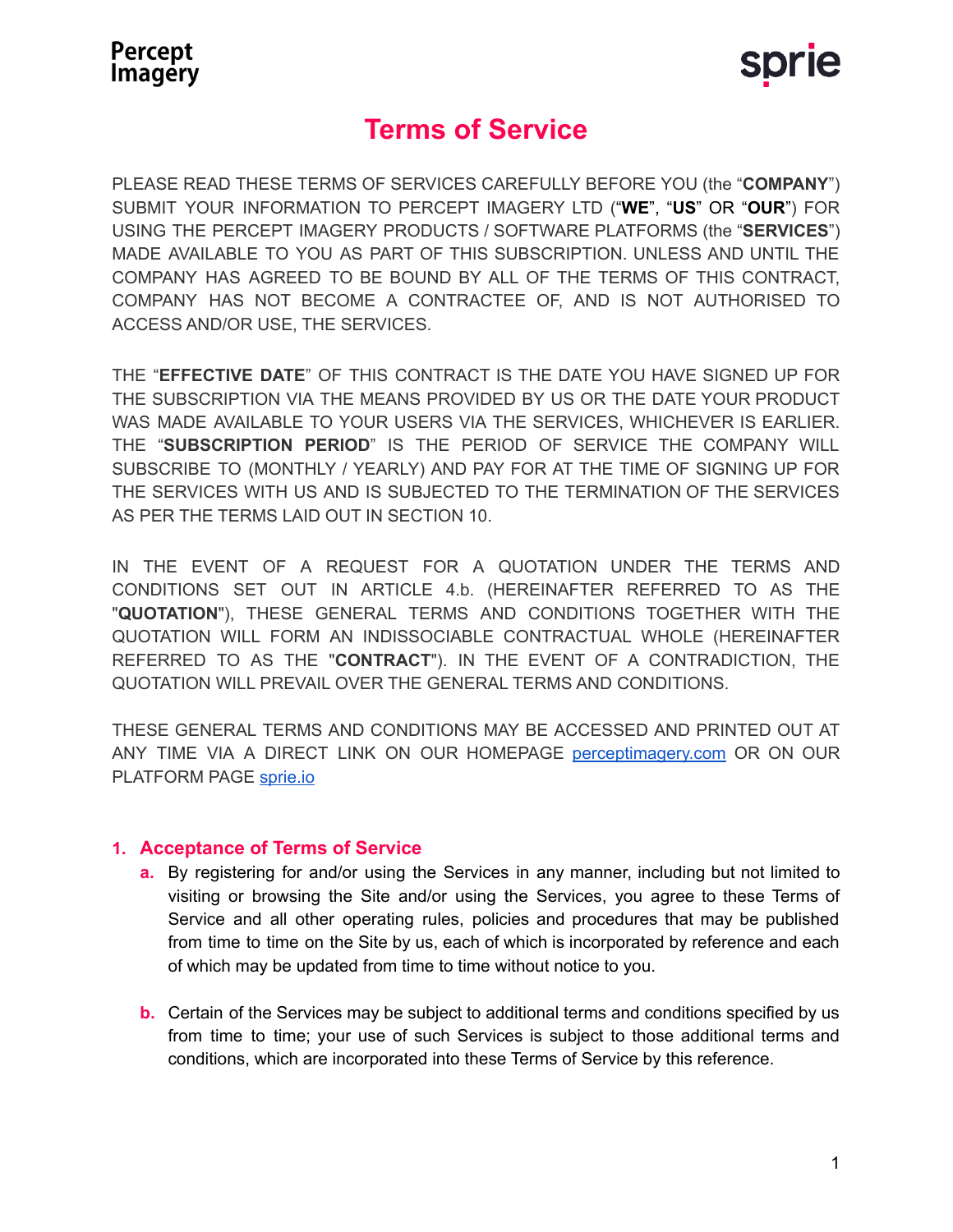**c.** These Terms of Service apply to all users of the Services, including, without limitation, users who are contributors of content, information, and other materials or services, registered or otherwise.

### **2. Eligibility**

You represent and warrant that you are at least 13 years of age. If you are under age 13, you may not, under any circumstances or for any reason, use the Services. We may, in our sole discretion, refuse to offer the Services to any person or entity and change its eligibility criteria at any time. You are solely responsible for ensuring that these Terms of Service are in compliance with all laws, rules and regulations applicable to you and the right to access the Services is revoked where these Terms of Service or use of the Services is prohibited or to the extent offering, sale or provision of the Services conflicts with any applicable law, rule or regulation. Further, the Services are offered only for your use, and not for the use or benefit of any third party.

### **3. Registration**

To sign up for the Services, you must register for an account on the Services (an "Account") or log in via Google or some other authentication mechanism (a "Third Party Account") or register via any offline means offered by us. You must provide accurate and complete information and keep your Account information updated. You shall not: (i) select or use as a username a name of another person with the intent to impersonate that person; (ii) use as a username a name subject to any rights of a person other than you without appropriate authorisation; or (iii) use, as a username, a name that is otherwise offensive, vulgar or obscene. You are solely responsible for the activity that occurs on your Account, and for keeping your Account password secure. You may never use another person's user account or registration information for the Services without permission. You must notify us immediately of any change in your eligibility to use the Services (including any changes to or revocation of any licences from government authorities), breach of security or unauthorised use of your Account. You should never publish, distribute or post login information for your Account. You shall have the ability to delete your Account, either directly or through a request made to us.

### **4. Implementation of the Services**

**a. Subscribing on the website** (Coming soon). The Company may subscribe to the Services directly on the website, choosing a Subscription from among the proposed options and filling in the registration form provided. The Company must provide all the information marked as mandatory. Incomplete registrations will not be confirmed. The Company will pay the charges as per the Subscription chosen via the Payment Methods as described in the section 9.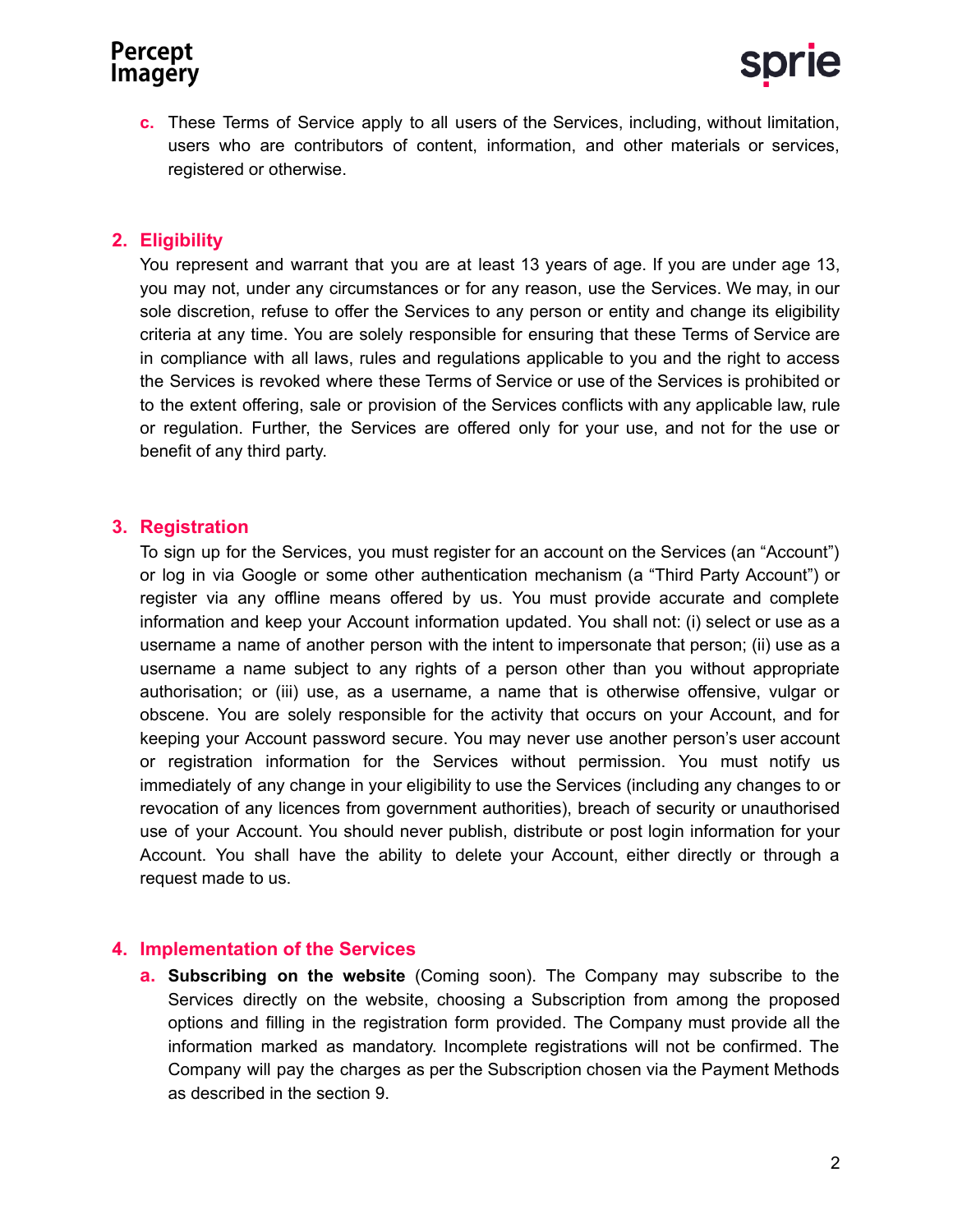

**b. Requesting a Quotation**. The Company also has the option of sending Us a Quotation request by email or telephone (see the contact details at the end). The different Subscription options may have been set out in detail on the website or you may get these options in the response to your request. On receipt of the request, We will send the Company a Quotation by any practical means, including by email to the address entered in the request. The Quotation will be accompanied by these general terms and conditions. The Company accepts the Quotation at its discretion, (i) by returning it to Us duly signed by its legal representative, or (ii) by signing the Quotation electronically, using the tools and means deemed appropriate by Us, within 10 (ten) days (or within the period specified in the Quotation) at the latest of the date on which it was dispatched. We reserve the right to refuse any Quotation that has not been returned within the above-mentioned deadline, and the Company will have no right to any form of compensation whatsoever. The Company is free to take out any further Subscriptions at any time at its own discretion, while these general terms and conditions are in force, either directly on the website or by requesting a further Quotation under the terms and conditions set out in this article.

#### **5. Content**

- **a. Definition**. For purposes of these Terms of Service, the term "Content" includes, without limitation, information, data, text, photographs, videos, audio clips, written posts and comments, software, scripts, graphics, and interactive features generated, provided, or otherwise made accessible on or through the Services. For the purposes of this Contract, "Content" also includes all User Content (as defined below).
- **b. User Content**. All Content transmitted, stored, processed or linked on or through the Services by users (collectively "User Content"), whether publicly or privately, is the sole responsibility of the person who originated such User Content. You represent that all User Content provided by you is accurate, complete, up-to-date, and in compliance with all applicable laws, rules and regulations. You acknowledge that all Content, including User Content, accessed by you using the Services is at your own risk and you will be solely responsible for any damage or loss to you or any other party resulting therefrom. We do not guarantee that any Content you access on or through the Services is or will continue to be accurate.
- **c. Notices and Restrictions**. The Services may contain Content specifically provided by us, our partners or our users and such Content is protected by copyrights, trademarks, service marks, patents, trade secrets or other proprietary rights and laws. You shall abide by and maintain all copyright notices, information, and restrictions contained in any Content accessed through the Services.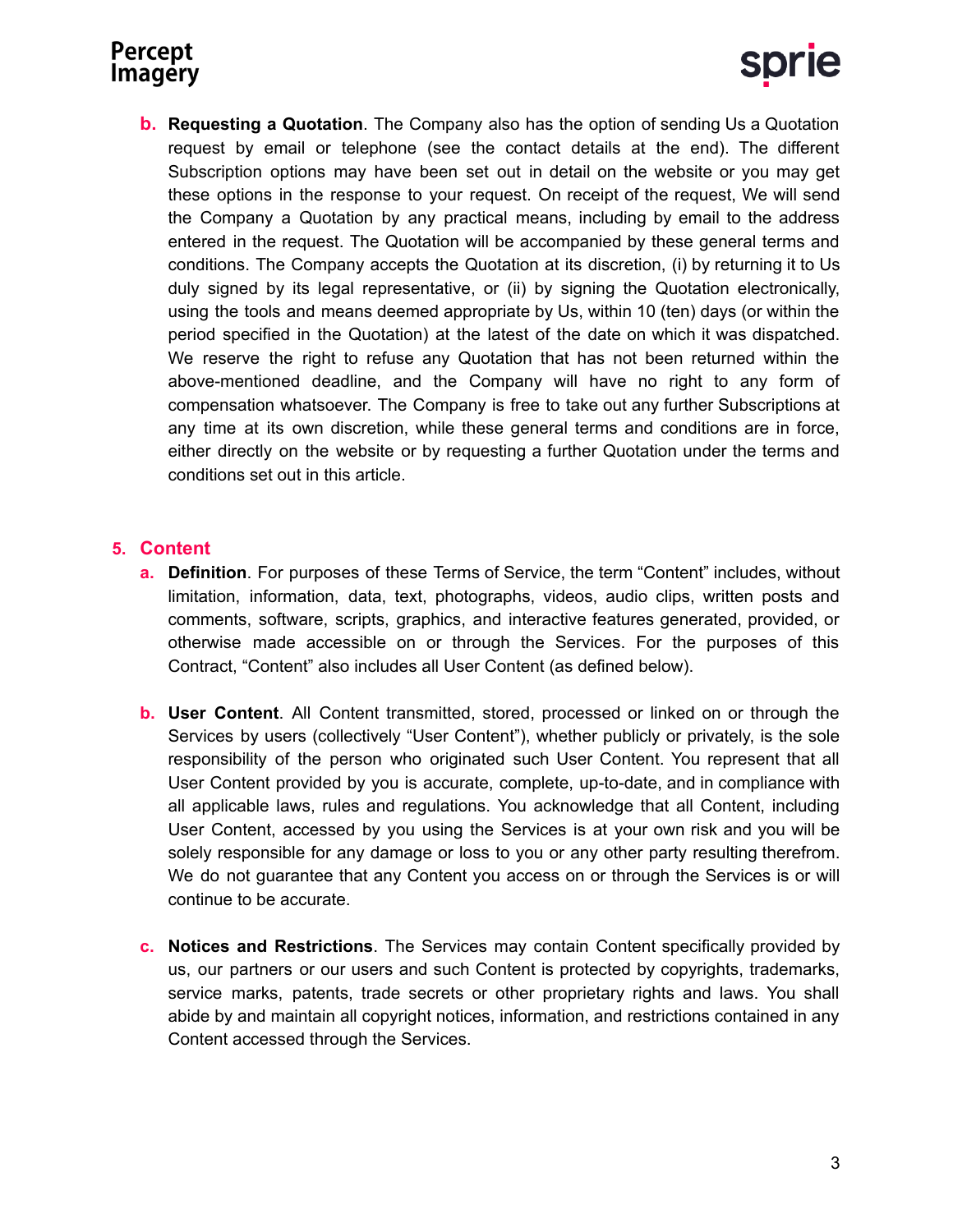- **d. Use of Contract**. Subject to these Terms of Service, we grant each user of the Services a worldwide, non-exclusive, revocable, non-sublicensable and non-transferable licence to use (i.e., to display locally) the Content solely for purposes of using the Services. Use, reproduction, modification, distribution or storage of any Content for other than purposes of using the Services is expressly prohibited without prior written permission from us. You shall not sell, licence, rent, or otherwise use or exploit any Content for commercial use or in any way that violates any third party right.
- **e. licence Grant**. User Content is not accessible by other users or third parties unless you elect to make it available to others through the Services through your Account settings or by distributing a unique link to such other users or third parties. You hereby do and shall grant each such user of the Site and/or the Services or third party with whom you share User Content a non-exclusive licence for the duration of such User Content's existence to access and view your User Content through the Site and/or the Services. By transmitting User Content through the Services, you also hereby do and shall grant us a worldwide, non-exclusive, royalty-free, fully paid, sublicensable and transferable licence to access and display the User Content in connection with the Site, the Services and our (and our successors' and assigns') businesses, including without limitation (but solely with respect to User Content you designate as public) for promoting and redistributing part or all of the Site or the Services (and derivative works thereof) in any media formats and through any media channels (including, without limitation, third party websites and feeds). For clarity, the foregoing licence granted to us and our users do not affect your other ownership or licence rights in your User Content, including the right to grant additional licences to your User Content, unless otherwise agreed in writing. You represent and warrant that you have all rights to grant such licences to us without infringement or violation of any third party rights, including without limitation, any privacy rights, publicity rights, copyrights, trademarks, contract rights, or any other intellectual property or proprietary rights.
- **f. Availability of Content**. We do not guarantee that any Content will be made available on or through the Site or the Services. We reserve the right to, but do not have any obligation to, (i) remove, edit or modify any Content in our sole discretion, at any time, without notice to you and for any reason (including, but not limited to, upon receipt of claims or allegations from third parties or authorities relating to such Content or if we are concerned that you may have violated these Terms of Service), and (ii) to remove or block any Content from the Services.

### **6. Rules of Conduct**

**a.** As a condition of use, you promise not to use the Services for any purpose that is prohibited by these Terms of Service. You are responsible for all of your activity in connection with the Services.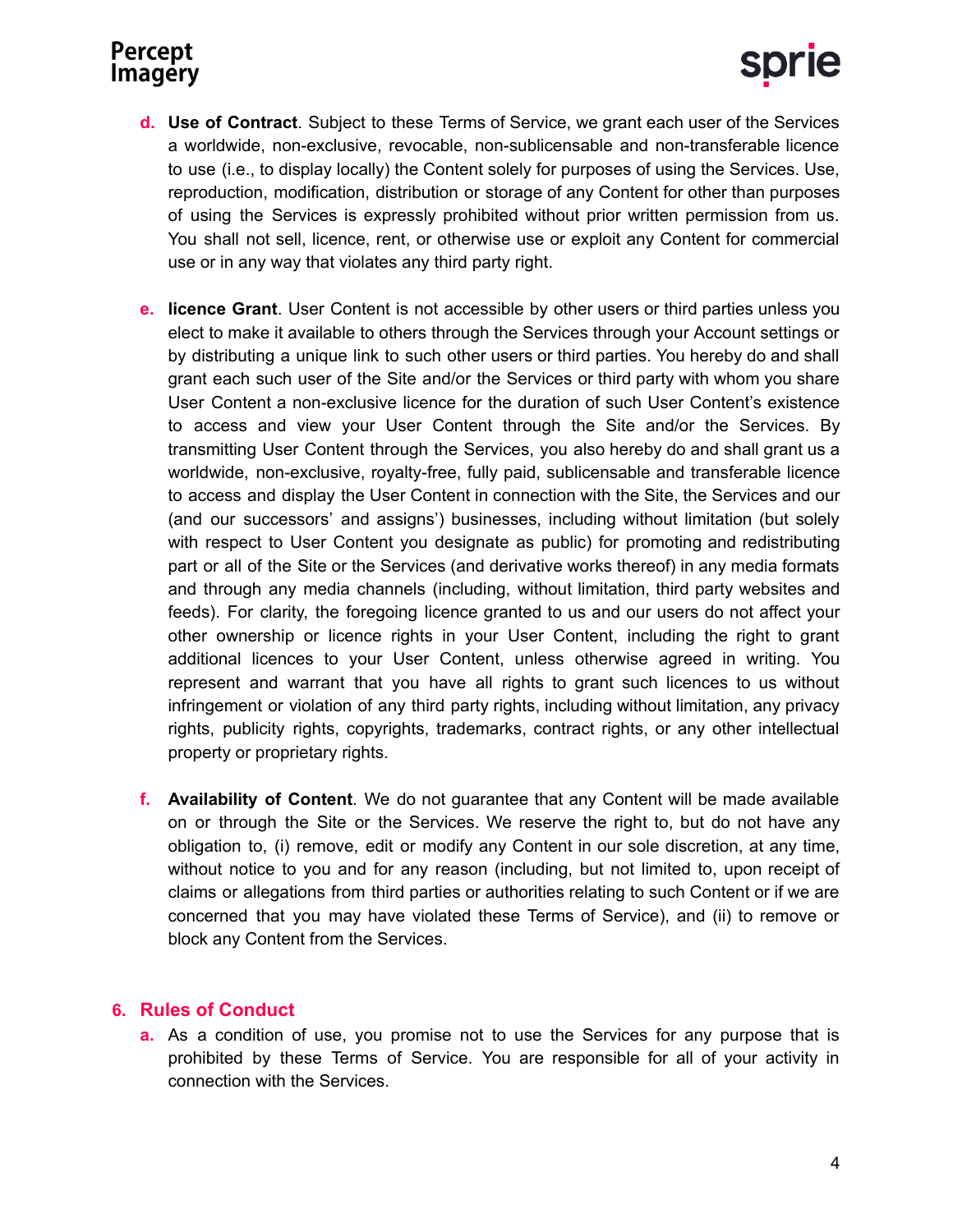- **b.** You shall not (and shall not permit any third party to) either (a) take any action or (b) upload, download, post, submit or otherwise distribute or facilitate distribution of any Content on or through the Service, including without limitation any User Content, that:
	- i. infringes any patent, trademark, trade secret, copyright, right of publicity or other right of any other person or entity or violates any law or contractual duty;
	- ii. you know is false, misleading, untruthful or inaccurate;
	- iii. is unlawful, threatening, abusive, harassing, defamatory, libelous, deceptive, fraudulent, invasive of another's privacy, tortious, obscene, vulgar, pornographic, offensive, profane, or is otherwise inappropriate as determined by us in our sole discretion;
	- iv. constitutes unauthorised or unsolicited advertising, junk or bulk e-mail ("spamming");
	- v. contains software viruses or any other computer codes, files, or programs that are designed or intended to disrupt, damage, limit or interfere with the proper function of any software, hardware, or telecommunications equipment or to damage or obtain unauthorised access to any system, data, password or other information of ours or of any third party;
	- vi. impersonates any person or entity, including any of our employees or representatives; or
	- vii. includes anyone's identification documents or sensitive financial information.
- **c.** You shall not: (i) take any action that imposes or may impose (as determined by us in our sole discretion) an unreasonable or disproportionately large load on our (or our third party providers') infrastructure; (ii) interfere or attempt to interfere with the proper working of the Services or any activities conducted on the Services; (iii) bypass, circumvent or attempt to bypass or circumvent any measures we may use to prevent or restrict access to the Services (or other accounts, computer systems or networks connected to the Services); (iv) run any form of auto-responder or "spam" on the Services; (v) use manual or automated software, devices, or other processes to "crawl" or "spider" any page of the Site; (vi) harvest or scrape any Content from the Services; or (vii) otherwise take any action in violation of our guidelines and policies.
- **d.** You shall not (directly or indirectly): (i) decipher, decompile, disassemble, reverse engineer or otherwise attempt to derive any source code or underlying ideas or algorithms of any part of the Services (including without limitation any application), except to the limited extent applicable laws specifically prohibit such restriction, (ii) modify, translate, or otherwise create derivative works of any part of the Services, or (iii) copy, rent, lease, distribute, or otherwise transfer any of the rights that you receive hereunder. You shall abide by all applicable local, regional, national and international laws and regulations.
- **e.** We also reserve the right to access, read, preserve, and disclose any information as we reasonably believe is necessary to (i) satisfy any applicable law, regulation, legal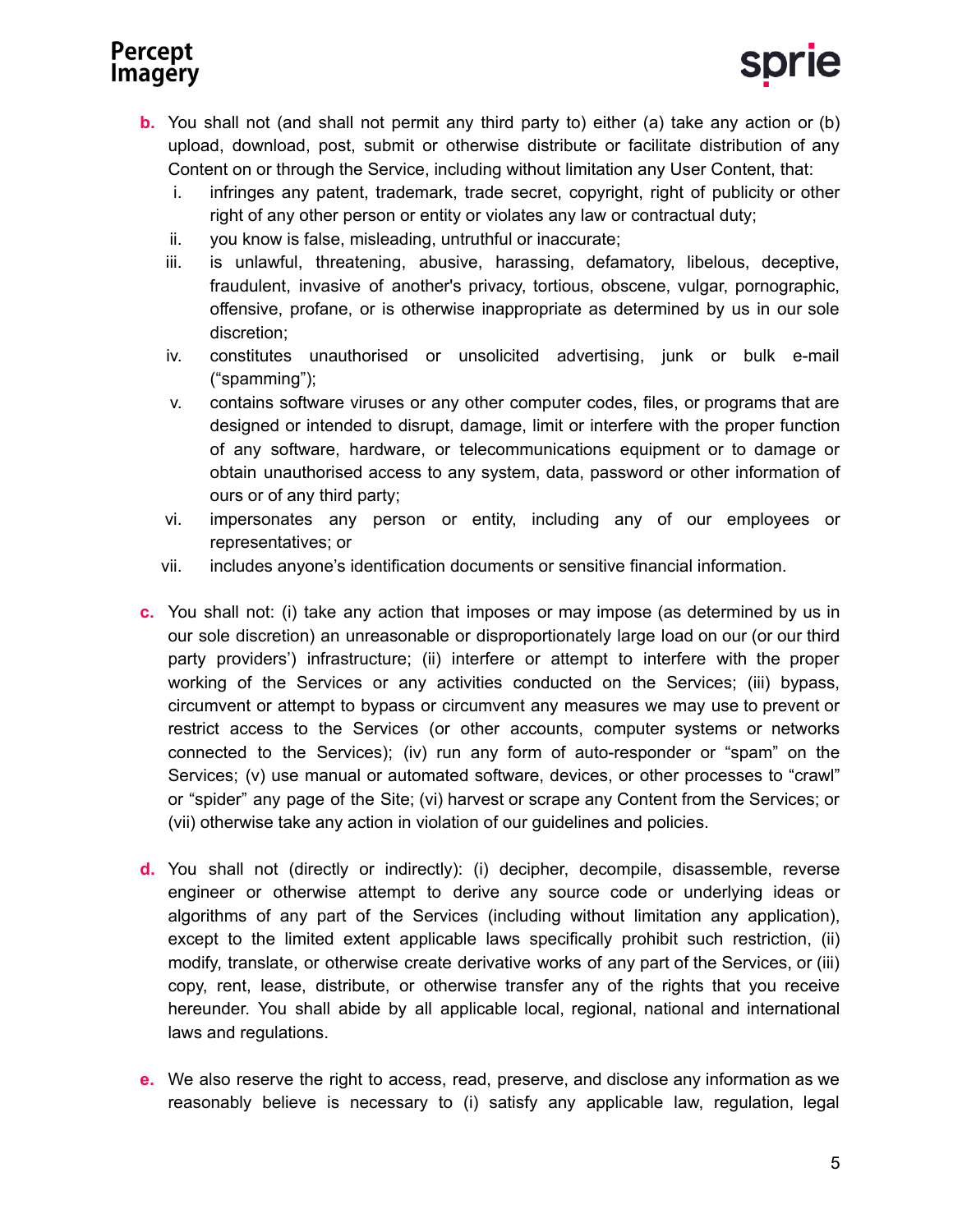process or governmental request, (ii) enforce these Terms of Service, including investigation of potential violations hereof, (iii) detect, prevent, or otherwise address fraud, security or technical issues, (iv) respond to user support requests, or (v) protect the rights, property or safety of us, our users and the public.

### **7. Third Party Services**

The Services may permit you to link to other websites, services or resources on the Internet, and other websites, services or resources may contain links to the Services. When you access third party resources on the Internet, you do so at your own risk. These other resources are not under our control, and you acknowledge that we are not responsible or liable for the content, functions, accuracy, legality, appropriateness or any other aspect of such websites or resources. The inclusion of any such link does not imply our endorsement or any association between us and their operators. You further acknowledge and agree that we shall not be responsible or liable, directly or indirectly, for any damage or loss caused or alleged to be caused by or in connection with the use of or reliance on any such content, goods or services available on or through any such website or resource.

### **8. Intellectual Property**

- **a. Percept Imagery's IP**. The systems, software, structures, infrastructures, databases, codes and content of all kinds (texts, images, visuals, logos, trademarks, databases, etc., apart from the Company Models & Data) used by The Services and The Services themselves, are protected by all the intellectual property rights or database producer rights in force. All forms of disassembly, decompilation, decryption, extraction, reuse, copying and, more generally, all forms of reproduction, representation, dissemination and use of all or part of any one of these elements without our authorisation are strictly prohibited and may lead to legal proceedings.
- **b. Use of Name and Trademark.** Company shall not use the name, trade names or trademarks of Percept Imagery Ltd (including the platform Sprie, etc) in any advertising, promotional literature or any other material, whether in written, electronic, or other form, distributed to any Third Party, except in the form provided by Us, and then solely for purposes of identifying Our Services.
- **c. Ownership of the Company Models & Data.** For the models (**"Company Models"**) that are intended to be optimised for the use in the Services, the Company will retain exclusive, full and entire ownership of the Company Models. This includes the original assets and the data provisioned by the Company for the purpose of creation or optimisation of the assets, and the 3D models (CAD / STL / FBX / OBJ / DAE or any other 3D file format) with their texture files / images (JPEG / PNG or any other texture file format). For the purposes of supplying the Services, the Company grants us, free of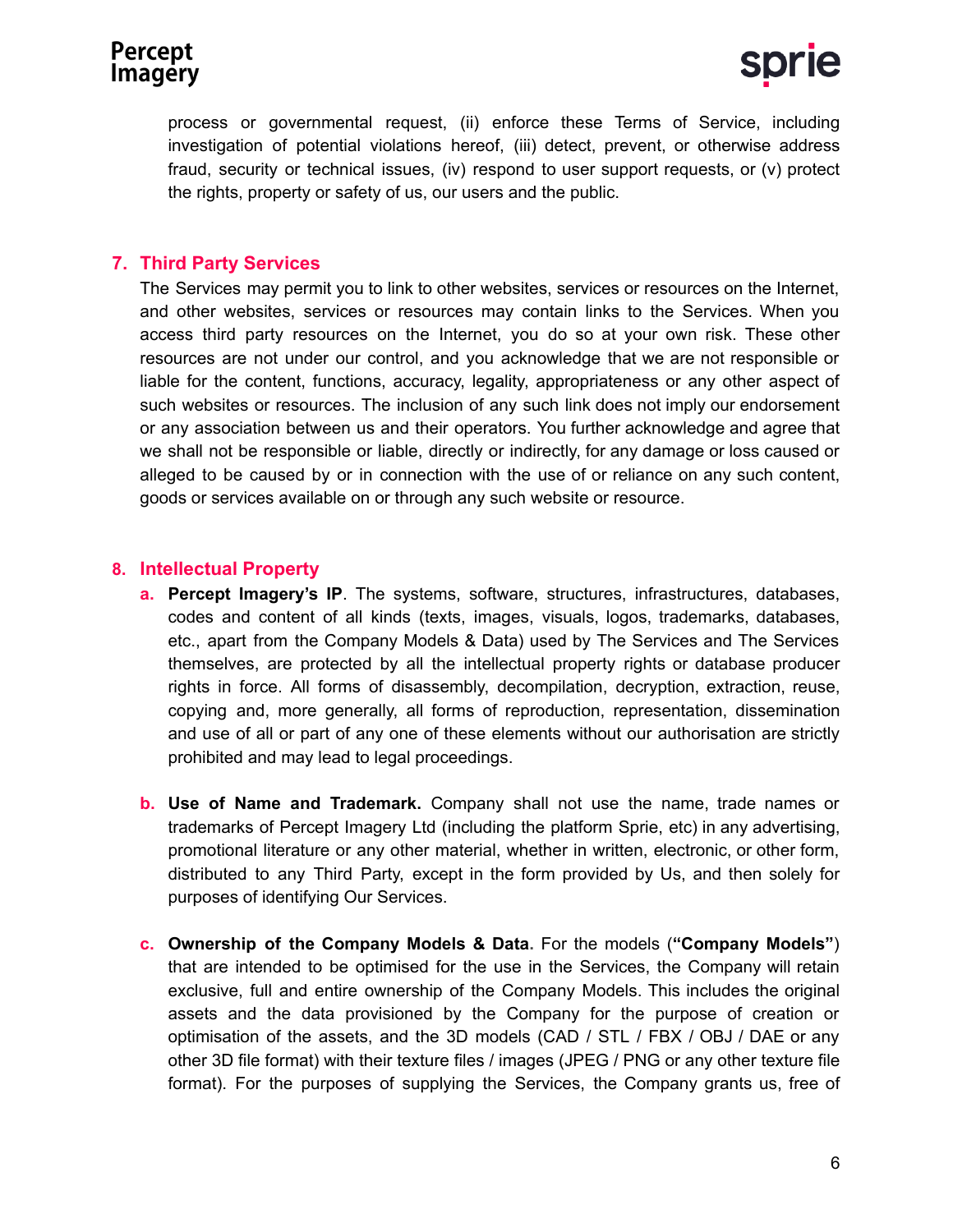charge, a personal, non-exclusive and non-transferable right to use them under these terms and conditions.

- **d.** If the Company Models are NOT provided by the Company and We must create them, the ownership of those models will be with Us under the same terms and conditions as that for the Optimised Models set out in the article 8.e. The ownership of any data provided to create these models by the Company will be with the Company as per the terms and conditions laid out in article 8.c.
- **e. Ownership of the optimised models.** Percept Imagery Ltd enjoys exclusive, full and entire ownership of the "**Optimised Models**", which the Company acknowledges and expressly accepts. To allow us to design and use the Optimised Models, the Company grants us the intellectual property attached to the Company Models concerned on an exclusive, permanent and worldwide basis for the legal copyright protection period. The following rights are granted: - the right to reproduce these Company Models, entirely or partially, as originals or copies, in digital format and on any digital or computer medium, by any means or material or immaterial process, via the Services and for the sole purposes of designing and using the optimised models, - the right to represent these Company Models in public, by any means, on any digital or computer medium, by any material or immaterial process, via the Services and for the sole purposes of designing and using the optimised models, - the right to adapt, translate, modify, arrange, transform and correct these Company Models, particularly (and this list is not comprehensive) by retouching or reframing them, changing their format or colors, for the sole purposes of creating, designing and using the Optimised Models.
- **f. Ownership of the Instagram / Facebook / Snapchat / TikTok AR effect files**. Percept Imagery Ltd enjoys exclusive, full and entire ownership of the Facebook / Instagram / Snapchat / Tiktok augmented reality effect files, which the Company acknowledges and expressly accepts. To allow us to design and use the augmented reality effect files, the Company grants us the intellectual property attached to the Company Models concerned on an exclusive, permanent and worldwide basis for the legal copyright protection period. The following rights are granted: - the right to reproduce these Company Models, entirely or partially, as originals or copies, in digital format and on any digital or computer medium, by any means or material or immaterial process, via the Services and for the sole purposes of designing and using the augmented reality effect files, - the right to represent these Company Models in public, by any means, on any digital or computer medium, by any material or immaterial process, via the Services and for the sole purposes of designing and using the augmented reality effect files, - the right to adapt, translate, modify, arrange, transform and correct these Company Models, particularly (and this list is not comprehensive) by retouching or reframing them, changing their format or colours, for the sole purposes of designing and using augmented reality effect files. The Company MAY NOT publish, download, distribute, copy, adapt, translate,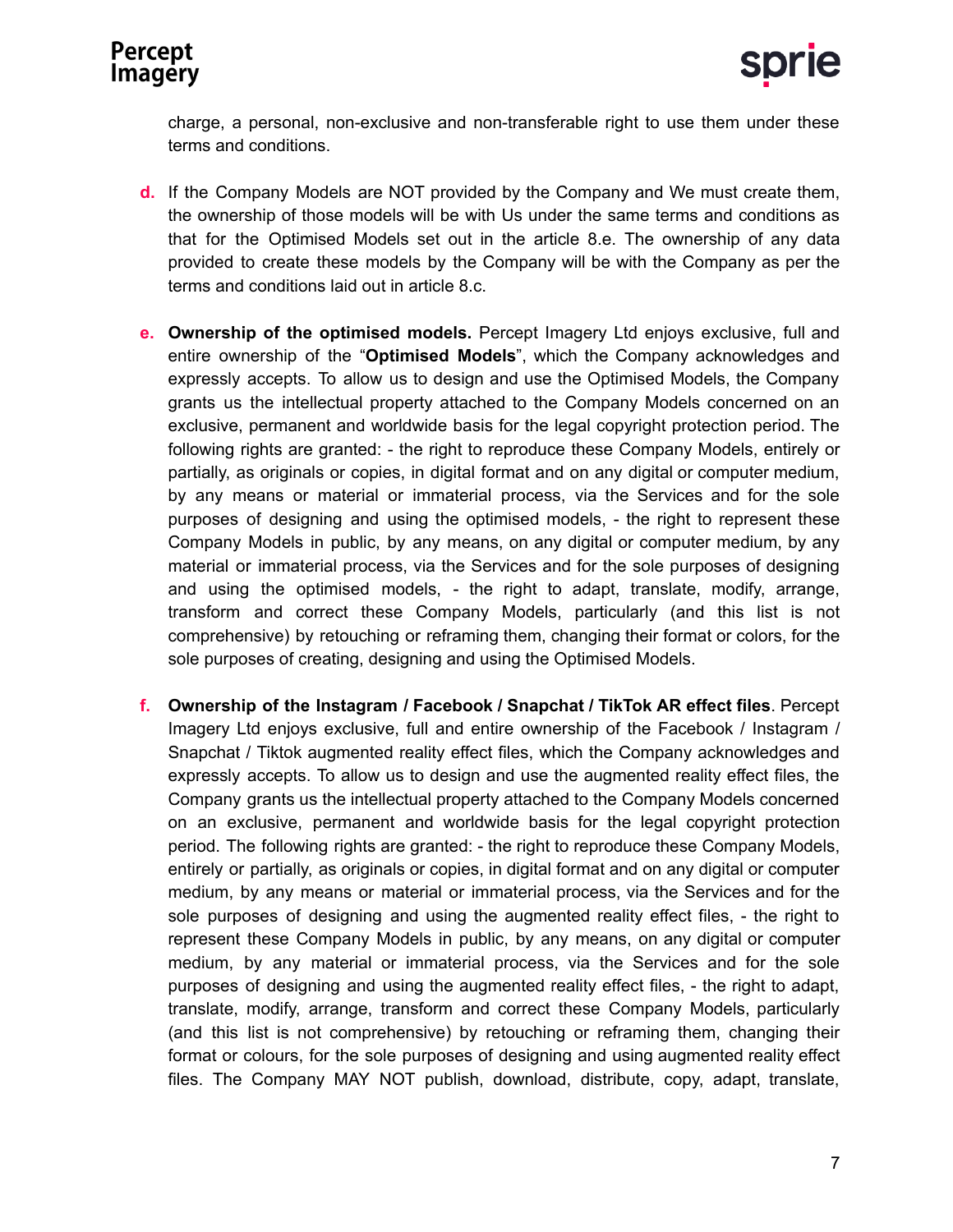modify and correct these augmented reality effect files without prior written consent from us.

### **9. Payments and Billing**

- **a. Paid Services**. Certain of our Services may be subject to payments now or in the future (the "Paid Services"). Please contact us for a description of the current Paid Services. Please note that any payment terms presented to you in the process of using or signing up for a Paid Service are deemed part of this Contract.
- **b. Billing**. We use a third-party payment processor (the "Payment Processor") or Direct Debit (the "Direct Debit") or a bank transfer (the "Bank Transfer") (collectively, the "Payment Methods") to bill you through a payment account linked to your Account on the Services (your "Billing Account") or through the payment information provided offline for use of the Paid Services. The processing of payments will be subject to the terms, conditions and privacy policies of the Payment Processor in addition to these Terms of Service. We are not responsible for errors by the Payment Processor. By choosing to use Paid Services, you agree to pay us, through the any of the aforementioned methods of payment, all charges at the prices then in effect for any use of such Paid Services in accordance with the applicable payment terms and you authorise us, through the Payment Method, to charge your chosen payment provider. You agree to make payment using that selected Payment Method. We reserve the right to correct any errors or mistakes that it makes even if it has already requested or received payment.
- **c. Payment Methods**. The terms of your payment will be based on your Payment Methods and may be determined by agreements between you and the financial institution, credit card issuer or other provider of your chosen Payment Methods. If we, by the Payment Methods, do not receive payment from you, you agree to pay all amounts due on your Billing Account upon demand.
- **d. Recurring Billing**. Some of the Paid Services may consist of an initial period, for which there is a one-time charge, followed by recurring period charges as agreed to by you. By choosing a recurring payment plan, you acknowledge that such Services have an initial and recurring payment feature and you accept responsibility for all recurring charges prior to cancellation. WE MAY SUBMIT PERIODIC CHARGES (E.G., MONTHLY) WITHOUT FURTHER AUTHORISATION FROM YOU, UNTIL YOU PROVIDE PRIOR NOTICE (RECEIPT OF WHICH IS CONFIRMED BY US) THAT YOU HAVE TERMINATED THIS AUTHORISATION OR WISH TO CHANGE YOUR PAYMENT METHOD. SUCH NOTICE WILL NOT AFFECT CHARGES SUBMITTED BEFORE WE REASONABLY COULD ACT. TO TERMINATE YOUR AUTHORISATION OR CHANGE YOUR PAYMENT METHOD, CONTACT US AT THE DESIGNATED EMAIL ADDRESS ( [hello@perceptimagery.com](mailto:hello@perceptimagery.com) ) OR BY TELEPHONE.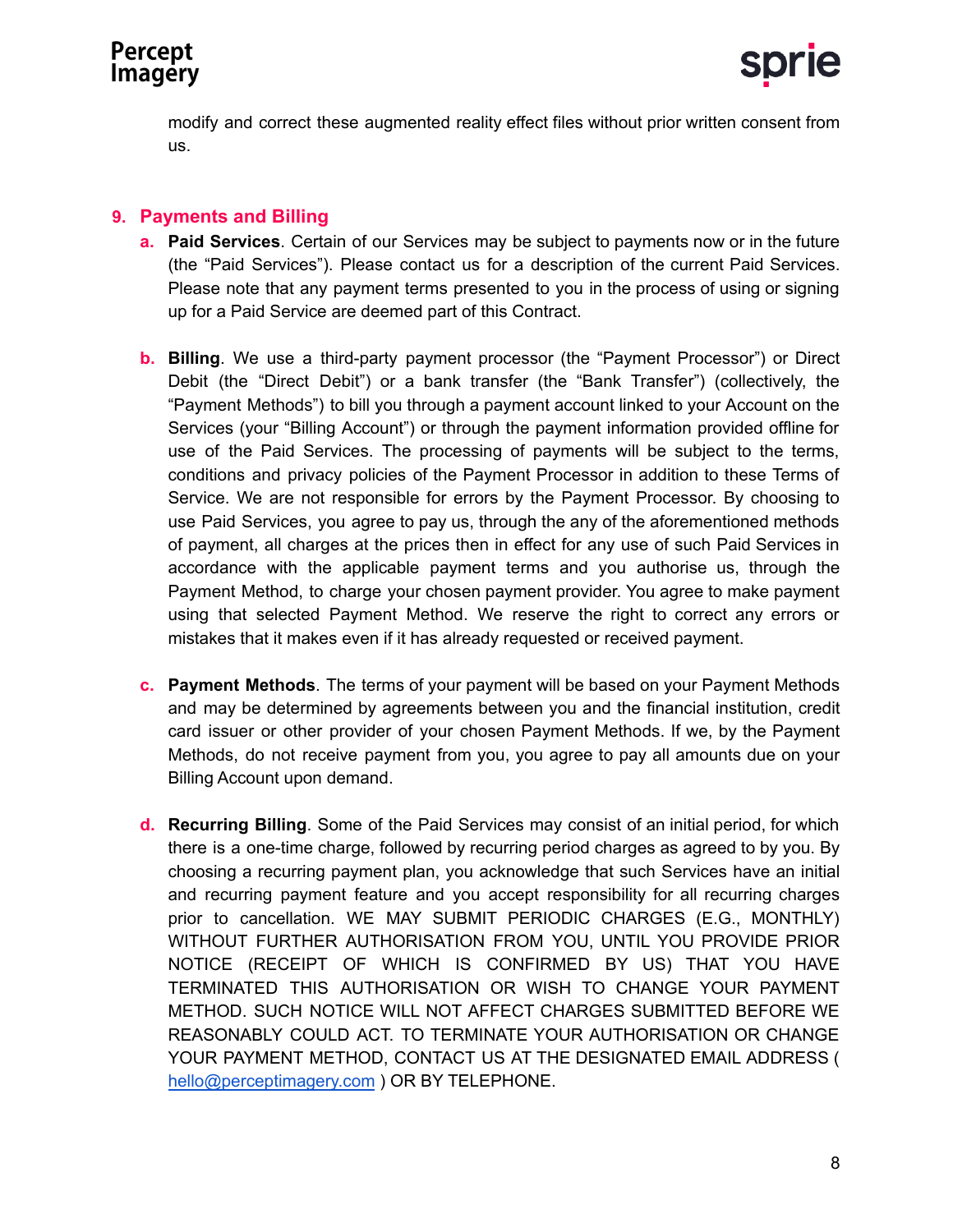- **e. Current Information Required**. YOU MUST PROVIDE CURRENT, COMPLETE AND ACCURATE INFORMATION FOR YOUR BILLING ACCOUNT. YOU MUST PROMPTLY UPDATE ALL INFORMATION TO KEEP YOUR BILLING ACCOUNT CURRENT, COMPLETE AND ACCURATE (SUCH AS A CHANGE IN BILLING ADDRESS, CREDIT CARD NUMBER, OR CREDIT CARD EXPIRATION DATE), AND YOU MUST PROMPTLY NOTIFY US OR OUR PAYMENT PROCESSOR IF YOUR PAYMENT METHOD IS CANCELLED (E.G., FOR LOSS OR THEFT) OR IF YOU BECOME AWARE OF A POTENTIAL BREACH OF SECURITY, SUCH AS THE UNAUTHORISED DISCLOSURE OR USE OF YOUR USER NAME OR PASSWORD. CHANGES TO SUCH INFORMATION CAN BE MADE BY CONTACTING US VIA DESIGNATED EMAIL ID OR VIA TELEPHONE. IF YOU FAIL TO PROVIDE ANY OF THE FOREGOING INFORMATION, YOU AGREE THAT WE MAY CONTINUE CHARGING YOU FOR ANY USE OF PAID SERVICES UNDER YOUR BILLING ACCOUNT UNLESS YOU HAVE TERMINATED YOUR PAID SERVICES AS SET FORTH ABOVE.
- **f. Change in Amount Authorised**. If the amount to be charged to your Billing Account varies from the amount you pre-authorised (other than due to the imposition or change in the amount of governing taxes and/or VAT), you have the right to receive, and we shall provide, notice of the amount to be charged and the date of the charge before the scheduled date of the transaction. Any agreement you have with your payment provider will govern your use of your Payment Method. You agree that we may accumulate charges incurred and submit them as one or more aggregate charges during or at the end of each billing cycle.
- **g. Subscription Commitment.** The Services provided by us under all of the available Subscription options (either provided directly from the website/s or via a Quotation) are subjected to a periodic commitment of 12 months. The Company agrees that the recurring billing, unless terminated as per the terms stated in article 9.d, will be automatically requested by Us each month until the end of the periodic commitment from the Effective Date. This 12 months periodic commitment will be auto-renewed on or from the anniversary of the Effective date, unless the Company requests the termination of the Contract as per article 10.b by contacting us with provided means of communication not less than 30 days from the renewal date.
- **h. Auto-Renewal for Subscription Services**. Unless you opt out of auto-renewal, which can be done through any of the provisioned methods, any Subscription Services you have signed up for will be automatically extended for successive renewal periods of the same duration as the subscription term originally selected, at the then-current non-promotional rate.

If you terminate a Subscription Service, you may use your subscription until the end of your then-current term; your subscription will not be renewed after your then-current term expires. However, you won't be eligible for a prorated refund of any portion of the subscription fee paid for the then-current subscription period.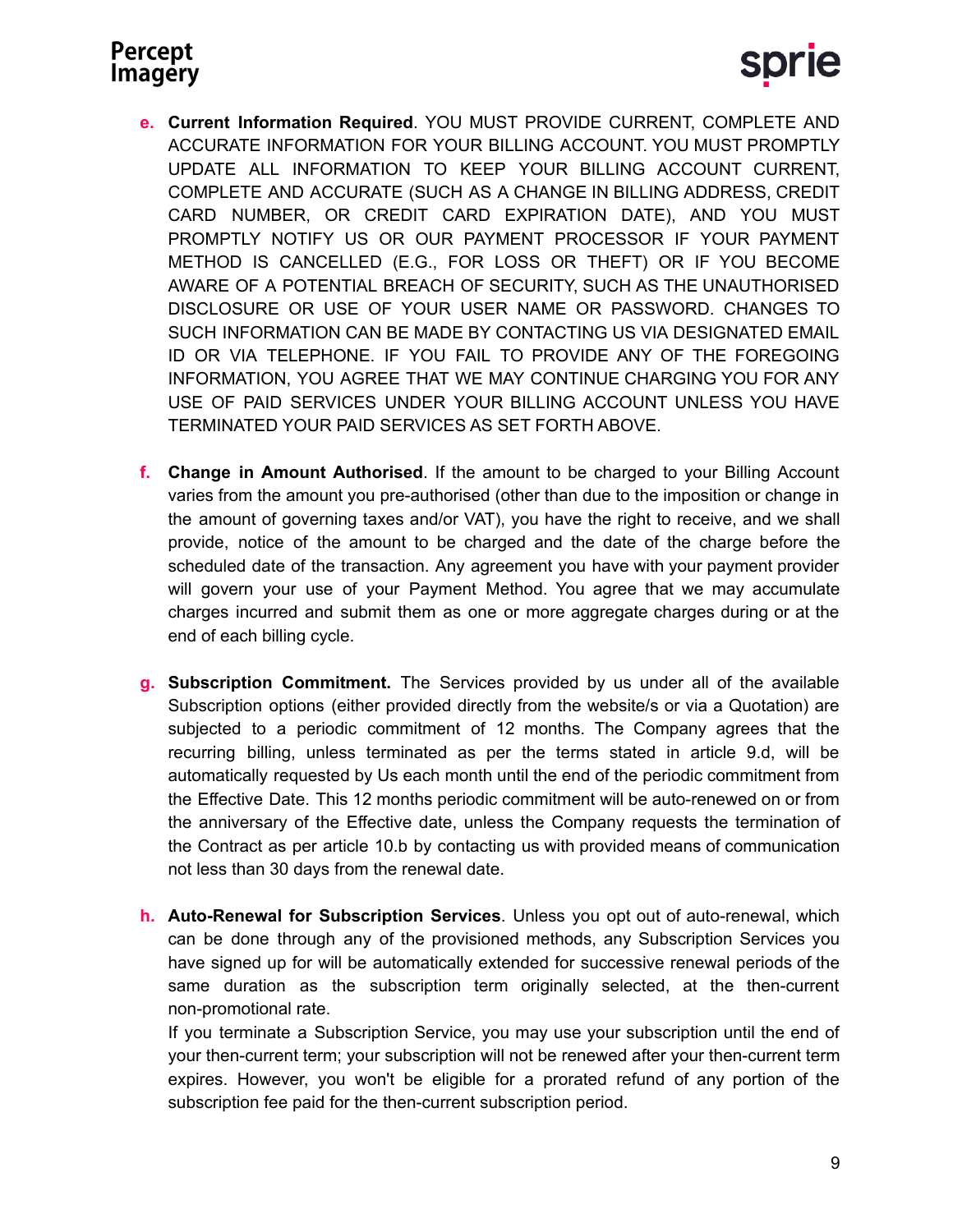



- **i. Reaffirmation of Authorisation**. Your non-termination or continued use of a Paid Service reaffirms that we are authorised to charge via Payment Method of your choosing for that Paid Service. We may submit those charges for payment and you will be responsible for such charges. This does not waive our right to seek payment directly from you. Your charges may be payable in advance, in arrears, per usage, or as otherwise described when you initially selected to use the Paid Service.
- **j. Fair Usage Policy.** Sprie is a multi-tenant platform. As such, the usage of the Paid Services is capped to a fixed number of views per month for each Subscription plan. The details of this cap as per the fair usage policy, including but not limited to the cap limit, the cap reset date and the costs due from the Company per 1000 additional views, are as per the terms stated in the Quotation. We reserve the right to revise the terms of this policy at any point, by giving the Company no less than 30 days' written notice of the revision.
- **k. Late and Non-payments.** If the Company does not pay any amount properly due to Us for the Services used, We may,
	- i. charge you the interest on the overdue amount at the rate of 5% per annum above the base rate of NatWest Bank Plc from time to time (which interest accrue daily and be compounded quarterly); or
	- ii. claim interest and statutory compensation from the Company pursuant to the Late Payment of Commercial Debts (Interests) Act 1998; and
	- iii. suspend access to the Services (including the platform Sprie and related software) if any amounts due to be paid by the Company to Us are overdue by 21 days.
- **l. Payment Revision.** We reserve the right to revise the payments in relation to the Services on or from any anniversary of the Effective Date by giving the Company not less than 30 days' written notice of the revision.
- **m. Free Trials and Other Promotions**. Any free trial or other promotion that provides access to a Paid Service must be used within the specified time of the trial. You must stop using a Paid Service before the end of the trial period in order to avoid being charged for that Paid Service. If you cancel prior to the end of the trial period and are inadvertently charged for a Paid Service, please contact us at the provisioned address or via email [\(support@perceptimagery.com](mailto:support@perceptimagery.com) ).

#### **10.Termination**

**a. Term**. This Contract commences on the Effective Date and continues for the Subscription Period, unless terminated sooner pursuant to Section 9.b.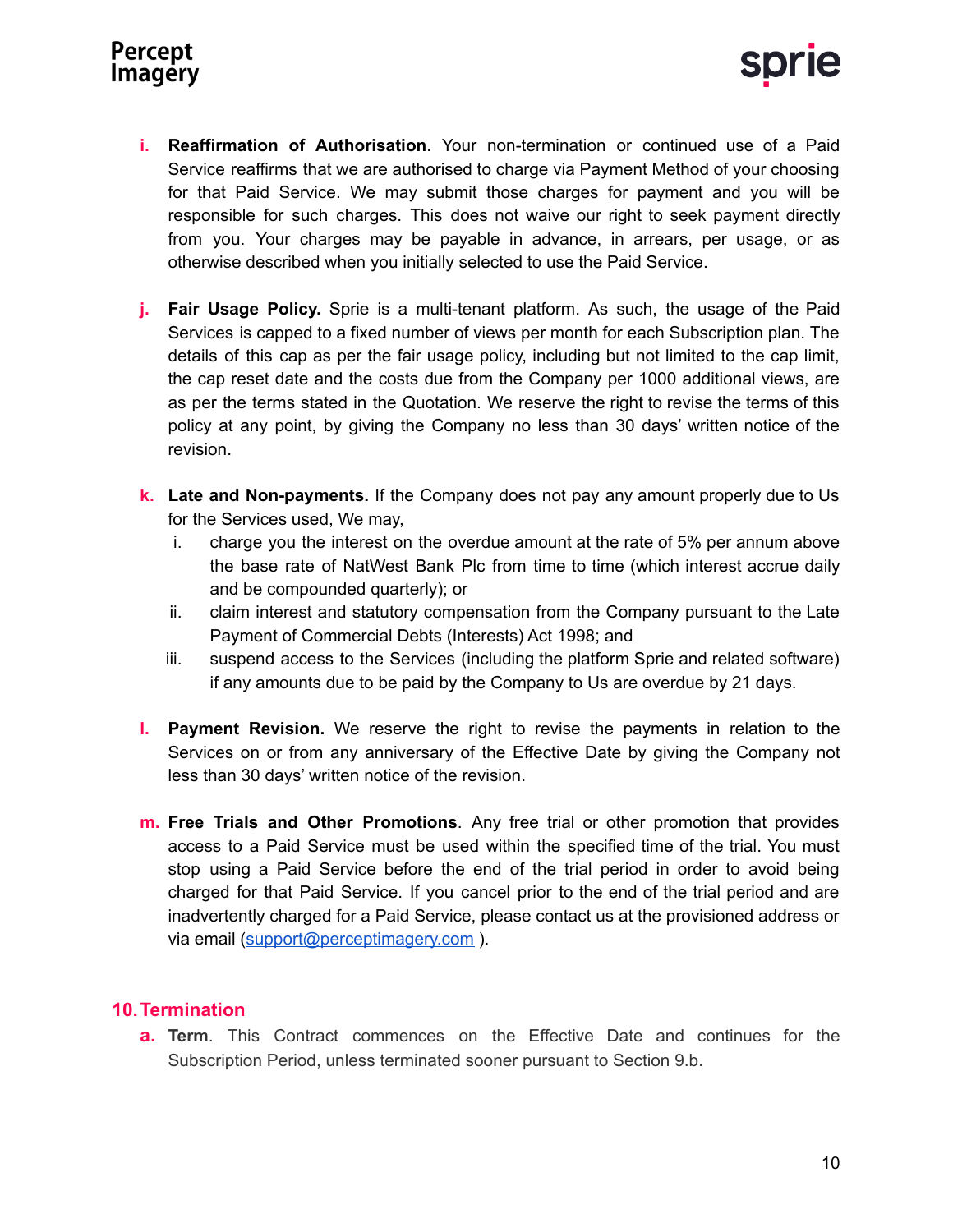

- **b. Termination**. The Company may terminate their subscription and by extension this Contract at the end of the yearly commitment period (the "**Termination Date**") by means provided in the Services or by contacting Us. Additionally, either party may terminate this Contract if the other party: (a) materially breaches its obligations hereunder and, where such breach is curable, such breach remains uncured for two (2) days following written notice of the breach, or (b) becomes the subject of a petition in bankruptcy or any other proceeding relating to insolvency, receivership, liquidation, or assignment for the benefit of creditors. In the event of such termination, you acknowledge that you will remain liable for payment of the full amount owing for the entire commitment period.
- **c. Early Termination.** The company acknowledges that If it's still within its commitment period, it is obliged to make the monthly payments until this commitment period has ended even if it decides to request termination. If it stops the payments for the subscription, We will suspend the Company's account after 21 days; however, it will still be required to pay the full amount owing.
- **d. Effect of Termination or Expiration**. Upon any expiration or termination of this Contract, whichever occurs first, at the end of the then Subscription Commitment Period, (a) the rights granted under this Contract will be immediately revoked and We may immediately deactivate Company's Account; (b) the Company's data will be immediately deleted by Us from the Services.

#### **11. Warranty Disclaimer**

- **a.** We have no special relationship with or fiduciary duty to you. You acknowledge that we have no duty to take any action regarding:
	- i. which users gain access to the Services;
	- ii. what Content you access via the Services; or
	- iii. how you may interpret or use the Content.
- **b.** You release us from all liability for you having acquired or not acquired Content through the Services. We make no representations concerning any Content contained in or accessed through the Services, and we will not be responsible or liable for the accuracy, copyright compliance, or legality of material or Content contained in or accessed through the Services.
- **c.** THE SERVICES AND CONTENT ARE PROVIDED "AS IS", "AS AVAILABLE" AND WITHOUT WARRANTY OF ANY KIND, EXPRESS OR IMPLIED, INCLUDING, BUT NOT LIMITED TO, THE IMPLIED WARRANTIES OF TITLE, NON-INFRINGEMENT, MERCHANTABILITY AND FITNESS FOR A PARTICULAR PURPOSE, AND ANY WARRANTIES IMPLIED BY ANY COURSE OF PERFORMANCE OR USAGE OF TRADE, ALL OF WHICH ARE EXPRESSLY DISCLAIMED. WE, AND OUR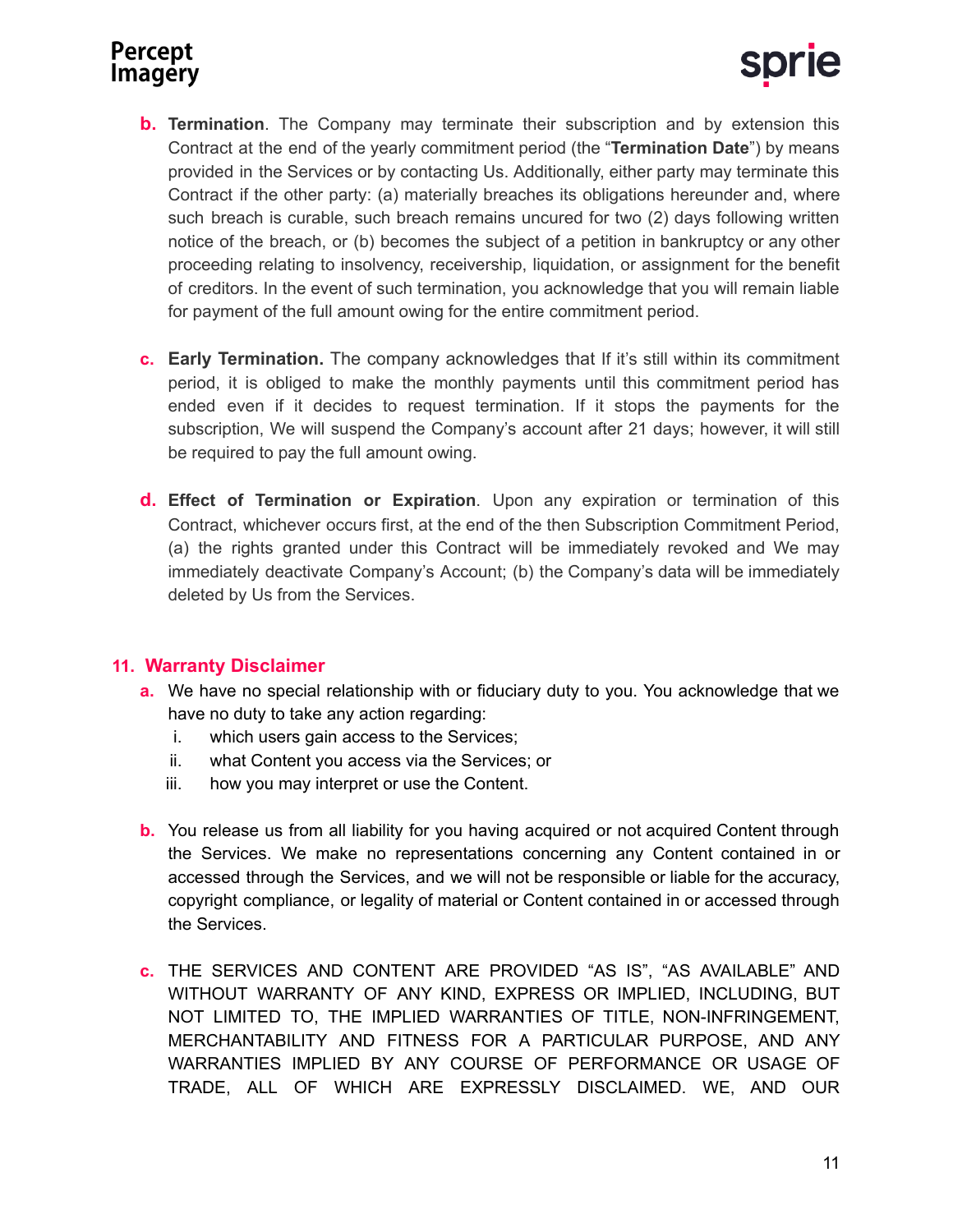DIRECTORS, EMPLOYEES, AGENTS, SUPPLIERS, PARTNERS AND CONTENT PROVIDERS DO NOT WARRANT THAT: (I) THE SERVICES WILL BE SECURE OR AVAILABLE AT ANY PARTICULAR TIME OR LOCATION; (II) ANY DEFECTS OR ERRORS WILL BE CORRECTED; (III) ANY CONTENT OR SOFTWARE AVAILABLE AT OR THROUGH THE SERVICES IS FREE OF VIRUSES OR OTHER HARMFUL COMPONENTS; OR (IV) THE RESULTS OF USING THE SERVICES WILL MEET YOUR REQUIREMENTS. YOUR USE OF THE SERVICES IS SOLELY AT YOUR OWN RISK.

#### **12.Indemnification**

You shall defend, indemnify, and hold harmless us, our affiliates and each of our and their respective employees, contractors, directors, suppliers and representatives from all liabilities, claims, and expenses, including reasonable attorneys' fees, that arise from or relate to your use or misuse of, or access to, the Services, Content, or otherwise from your User Content, violation of these Terms of Service, or infringement by you, or any third party using your Account or identity in the Services, of any intellectual property or other right of any person or entity. We reserve the right to assume the exclusive defence and control of any matter otherwise subject to indemnification by you, in which event you will assist and cooperate with us in asserting any available defences.

#### **13.Limitation of Liability**

IN NO EVENT SHALL WE, NOR OUR DIRECTORS, EMPLOYEES, AGENTS, PARTNERS, SUPPLIERS OR CONTENT PROVIDERS, BE LIABLE UNDER CONTRACT, TORT, STRICT LIABILITY, NEGLIGENCE OR ANY OTHER LEGAL OR EQUITABLE THEORY WITH RESPECT TO THE SERVICES (I) FOR ANY LOST PROFITS, DATA LOSS, COST OF PROCUREMENT OF SUBSTITUTE GOODS OR SERVICES, OR SPECIAL, INDIRECT, INCIDENTAL, PUNITIVE, COMPENSATORY OR CONSEQUENTIAL DAMAGES OF ANY KIND WHATSOEVER (HOWEVER ARISING), (II) FOR ANY BUGS, VIRUSES, TROJAN HORSES, OR THE LIKE (REGARDLESS OF THE SOURCE OF ORIGINATION), OR (III) FOR ANY DIRECT DAMAGES IN EXCESS OF (IN THE AGGREGATE) OF (A) fees paid to us, prorated, for the particular Services during the immediately previous one (1) month period or (B) £2500, whichever is higher.

### **14.Governing Law and Jurisdiction**

These Terms of Service shall be governed by and construed in accordance with the laws of England and Wales. You agree that any dispute arising from or relating to the subject matter of these Terms of Service shall be governed by the exclusive jurisdiction and venue of the High Court of London, England.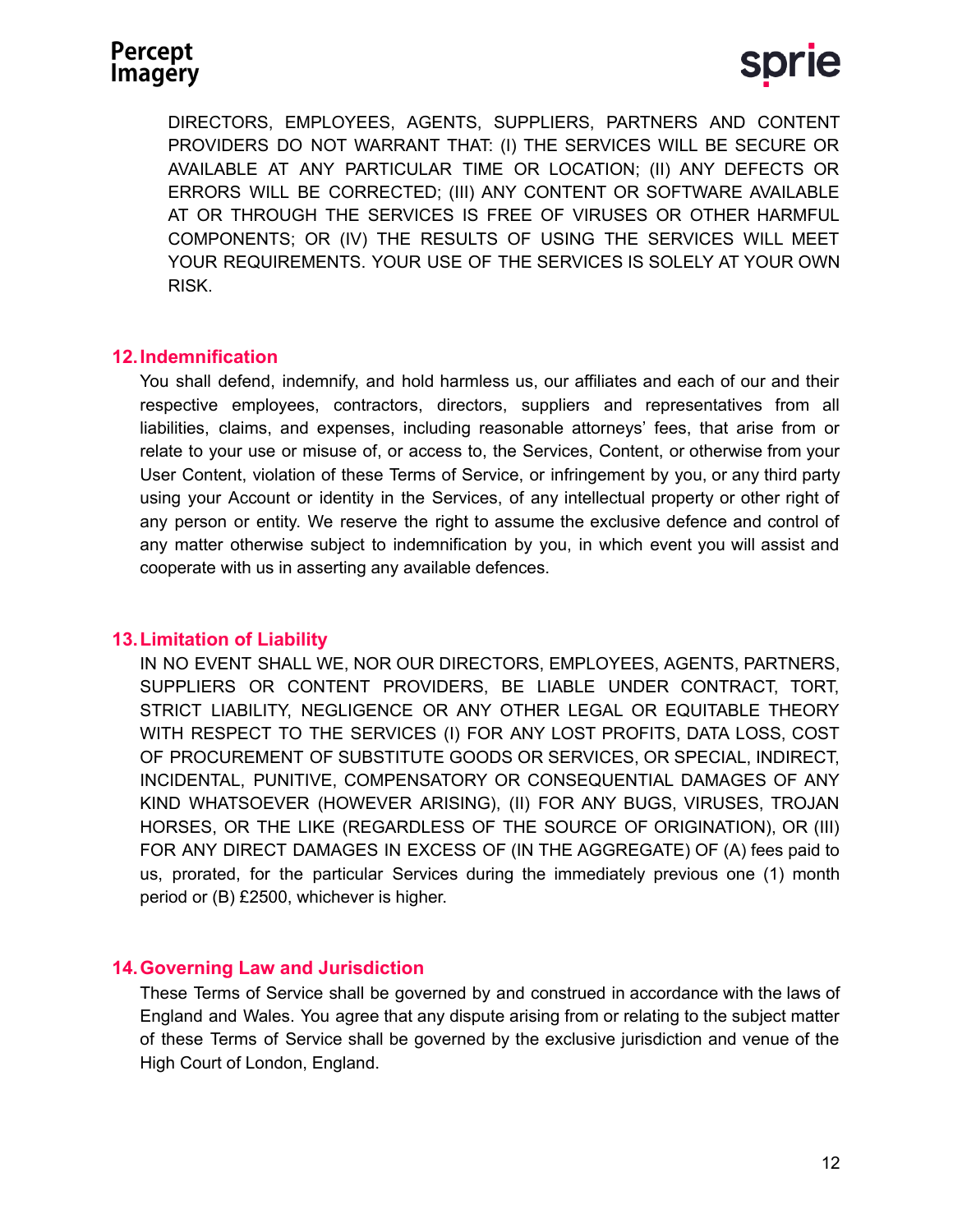



#### **15.Modification**

We reserve the right, in our sole discretion, to modify or replace any of these Terms of Service, or change, suspend, or discontinue the Services (including without limitation, the availability of any feature, database, or content) at any time by posting a notice on the Site or by sending you notice through the Services, via e-mail or by another appropriate means of electronic communication. We may also impose limits on certain features and services or restrict your access to parts or all of the Services without notice or liability. While we will timely provide notice of modifications, it is also your responsibility to check these Terms of Service periodically for changes. Your continued use of the Services following notification of any changes to these Terms of Service constitutes acceptance of those changes.

#### **16. Miscellaneous**

- **a. Entire Contract and Severability**. These Terms of Service are the entire Contract between you and us with respect to the Services, including use of the Site, and supersede all prior or contemporaneous communications and proposals (whether oral, written or electronic) between you and us with respect to the Services. If any provision of these Terms of Service is found to be unenforceable or invalid, that provision will be limited or eliminated to the minimum extent necessary so that these Terms of Service will otherwise remain in full force and effect and enforceable. The failure of either party to exercise in any respect any right provided for herein shall not be deemed a waiver of any further rights hereunder.
- **b. Force Majeure**. We shall not be liable for any failure to perform our obligations hereunder where such failure results from any cause beyond our reasonable control, including, without limitation, mechanical, electronic or communications failure or degradation.
- **c. Assignment**. These Terms of Service are personal to you, and are not assignable, transferable or sublicensable by you except with our prior written consent. We may assign, transfer or delegate any of our rights and obligations hereunder without consent.
- **d. Agency**. No agency, partnership, joint venture, or employment relationship is created as a result of these Terms of Service and neither party has any authority of any kind to bind the other in any respect.
- **e. Notices**. Unless otherwise specified in these Term of Service, all notices under these Terms of Service will be in writing and will be deemed to have been duly given when received, if personally delivered or sent by certified or registered mail, return receipt requested; when receipt is electronically confirmed, if transmitted by facsimile or e-mail;